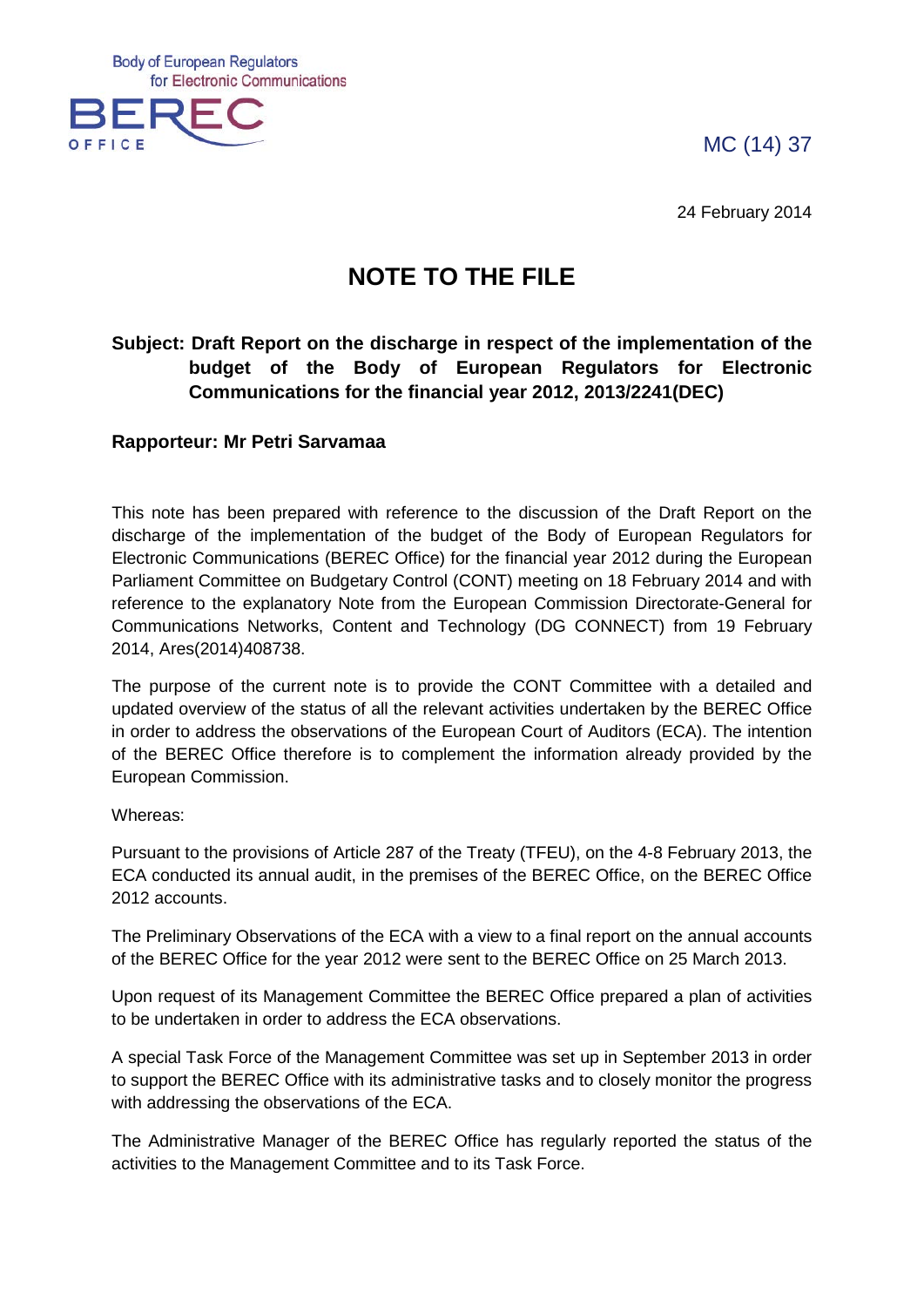The BEREC Office received the Final Report from the ECA on 6 November.

In the Court's opinion, the Office's annual accounts present fairly, in all material respects, its financial position as at 31 December 2012 and the results of its operations and its cash flows for the year then ended, in accordance with the provisions of its Financial Regulation and the accounting rules adopted by the Commission's accounting officer.

Further, in the Court's opinion, the transactions underlying the annual accounts for the year ended 31 December 2012 are legal and regular in all material respects.

Despite of the positive assurances provided by the ECA on the reliability of the accounts and on the legality and regularity of the transactions, the Court of Auditors provided further comments, observations and made recommendations for further improvement of the BEREC Office administrative practices in critical functional areas. The BEREC Office has appreciated the valuable observations made by the ECA and has taken the utmost account of these comments in its corrective activities in 2013.

The BEREC Office was granted its autonomy on 12 September 2011 and by December 2011 when making decisions about the carry-forwards into 2012 had only two months of detailed budgetary data to rely on. The recruitments were ongoing with administrative and financial roles not yet fully covered.

The financial year 2012 was the BEREC Office's first year of operations, with the recruitments or replacements of the critical positions still in progress and with the definition of all of its procedures ongoing. The 12 months of budgetary management gave valuable experience, which enabled to improve the forecasts as compared to the year 2011 and to gradually improve the quality of financial management. As indicated by the ECA, the results of the year 2012 however had several areas for improvement. These experiences of the first financial year together with the observations of the ECA have been taken into consideration in 2013.

The BEREC Office wants to bring to the attention of the European Parliament the following progress in its accounting, budgetary and financial management practices, the implementation of the Internal Control Standards and the implementation of improved procedures in areas like recruitment, procurement, exceptions and assets management:

## *Comments on the reliability of accounts*

1. Regrets that the Body's accounting system was still not validated by its accounting officer; calls on the Body to address this issue and to inform the discharge authority on the state of play regarding steps to be taken by 1 September 2014;

Comment BEREC Office on the progress: the accounting system has been validated in 2013

## *Comments on the legality and regularity of transactions*

2. Regrets that the committed appropriations carried over, amounting to EUR 61 500 (10 % of the total committed appropriations carried over), did not correspond to legal commitments and were thus irregular; calls on the Body to take steps in order to avoid such situations in the future and to report on the steps to be taken by 1 September 2014;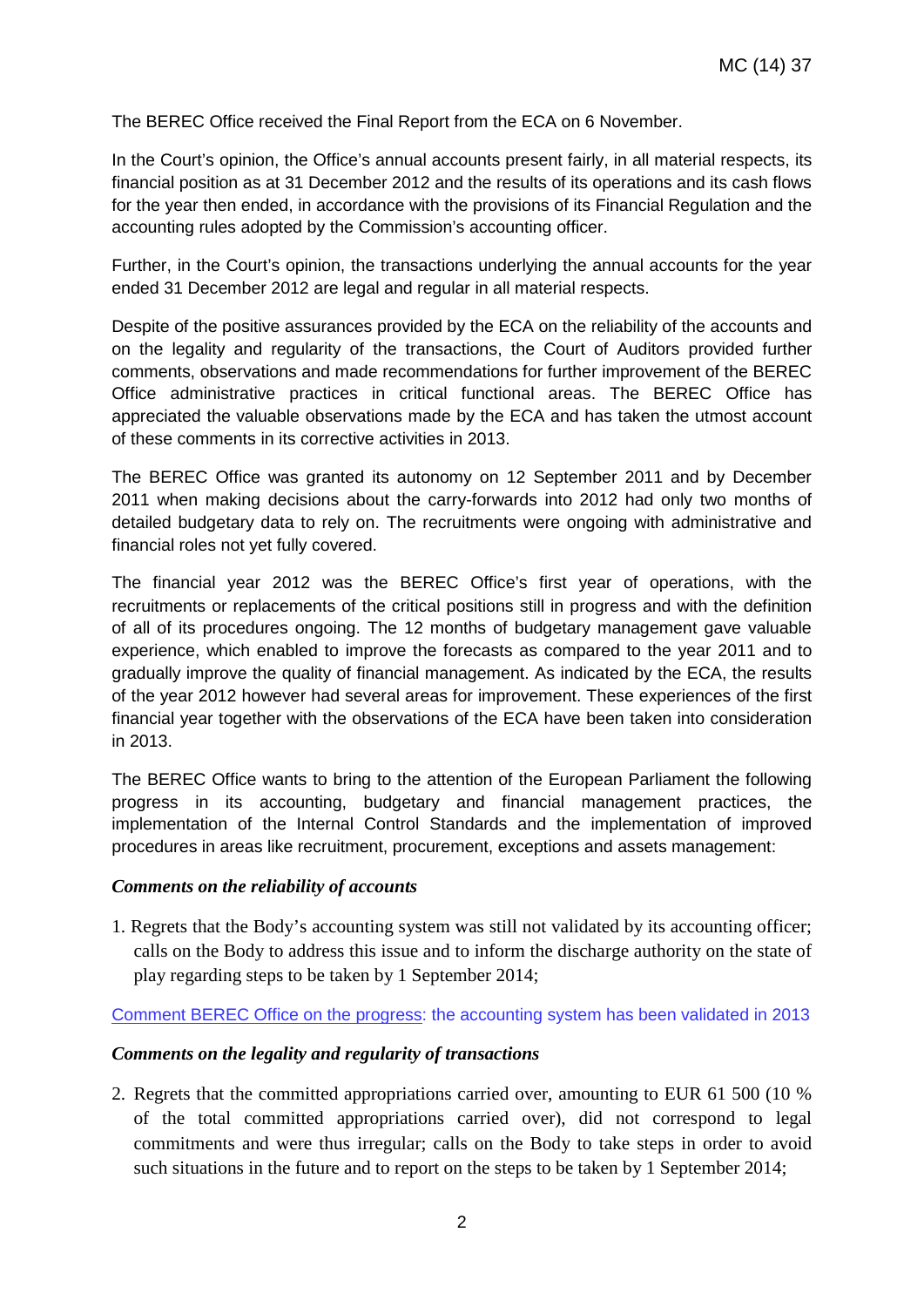Comment BEREC Office on the progress: the comments of the ECA about the irregularities with carry-overs were analysed in 2012 in respect to 2011 performance and the results improved. However, the issues with carry-forwards in the end of 2012 were of different nature and largely due to the lack of experience of the available staff with the year-end closure activities. Due to the resignation of critical staff in financial and accounting roles in the  $3<sup>rd</sup>$  and  $4<sup>th</sup>$  quarters of 2012 the year-end closure was managed largely with the back-up staff brought in as support from the operational functions. The learnings from both 2011 and 2012 were addressed in 2013 by specifying the financial procedures (incl. year-end carryforwards) and by providing additional refresher trainings to all financial actors incl. the backups. Extra attention was paid throughout the 2013 to the correct opening of financial and legal commitments. Also, extra care was taken in the end of 2013 in order to de-commit any appropriations not executed (RAL) in a timely manner.

# *Comments on budget and financial management*

3. Notes with concern that budget monitoring efforts during the financial year 2012 resulted in a budget implementation rate of 63,4 % and that the payment appropriations execution rate was 66,16 %;

Comment BEREC Office on the progress: after the ECA audit for the financial year 2013 between 10- 14 February 2014 the BEREC Office has finalised its Provisional Accounts for 2013 and these are signed by the Accounting and Authorising Officers providing their assurance in respect to the data for the financial year 2013 and preparedness for the adoption by the Management Committee and for the submission to the Commission Accounting Officer.

The results of the Provisional Accounts for 2013 show the following improved performance as a result of measures taken in 2013:

- the budget implementation (commitment appropriations) in 2013 **89,55 %**;
- execution of payment appropriations in 2013 **76,57 %**.

## *Commitments and carryovers*

4. Regrets that some EUR 101 000 (45 % of the committed appropriations carried over from 2011) were cancelled; expresses concern that appropriations of EUR 545 000 (17 % of the total 2012 appropriations) were not used and had to be cancelled; regrets that the level of carry-overs of committed appropriations to 2013 was high at EUR 611 000 (19% of the total); believes that this indicates difficulties in the planning and/or implementation of the Body's activities, as the carry-overs for 2012 were mostly related to delayed recruitments and the absence of an effective policy to ensure the timely presentation and reimbursement of mission costs claimed by experts; calls on the Body to address the situation and to report to the discharge authority on the steps taken by 1 September 2014;

Comment BEREC Office on the progress: The measures taken in terms of the improved procedures and additional allocation of staff are referred to in the note of DG CONNECT (Financial and Accounting Manuals, refresher trainings, nomination of an additional role of a Budget Assistant).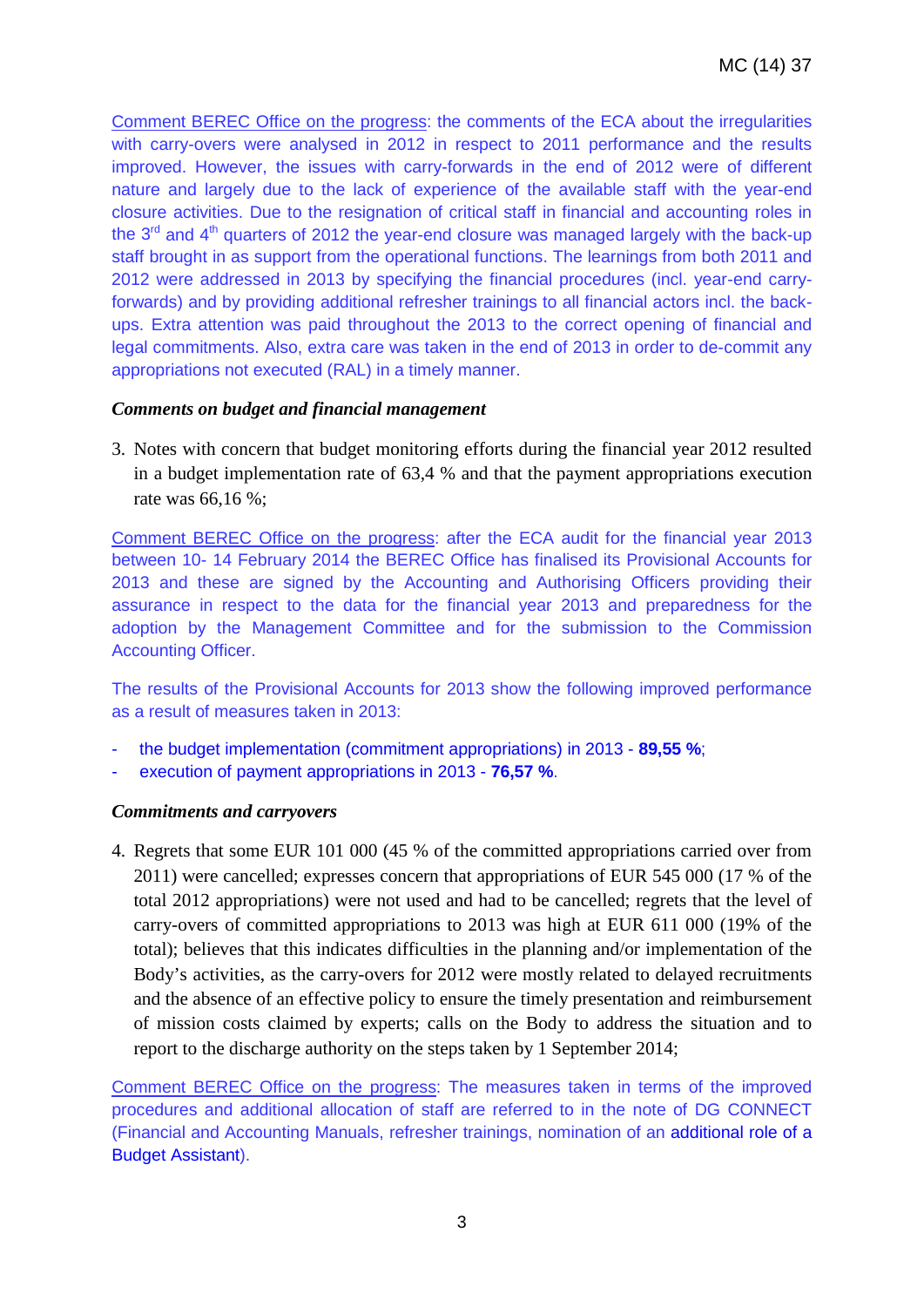The results in 2013 as to the signed Provisional Accounts 2013 show following improvements both for commitments and carry-overs:

- de-commitment of the committed appropriations carried over from 2012 to 2013 **28% in 2013 vs. 45% in 2012;**
- appropriations not used in 2013 **15% in 2013 vs. 17% in 2012;**
- carry-over of commitment appropriations from 2013 to 2014 EUR 461,983 (**13% in 2013 vs. 19% in 2012**).

Carry-over of commitments from year 2011 to 2012 unfortunately can not be compared with 2012 and 2013, because the BEREC Office was responsible for managing its budget only in 4th quarter of 2011 after being granted the autonomy.

#### *Procurement and recruitment procedures*

6. Notes with concern that there is considerable room for improvement regarding the preparation, execution and documentation of procurement procedures; notes in particular that award procedures did not give sufficient attention to the price-quality ratio and that general award criteria had not been broken down further into sub criteria to allow a clear and comparable evaluation of the offers;

Comment BEREC Office on the progress: The BEREC Office procurement procedure was adopted in July 2012, taking among others into consideration the comments of the ECA during its 2011 audit in May 2012. For example the formula for calculating the final results of the tenders was corrected immediately in June 2012 after the ECA audit. However, the corrections in the middle of 2012 could not redo the performance in the 1<sup>st</sup> half of 2012. The status in the 1<sup>st</sup> half of 2012, despite the corrections since June and July 2012, was naturally reflected in the ECA audit for the whole year 2012. Further, the proper implementation of the procurement procedure in the  $2<sup>nd</sup>$  half of 2012 was hampered by the resignation of critical staff in financial and accounting roles in the  $3<sup>rd</sup>$  and  $4<sup>th</sup>$  quarters of 2012 (same roles involved in the year-end closure activities as referred to under item 2 above). The procurements were managed with the back-up staff brought in as support from other functions. The further improvement areas as pointed out by the ECA during its 2012 audit were addressed in 2013 by:

- a) further specifying the procedure and including the descriptions of it together with the procurement check-lists in the Financial Manual;
- b) nominating the new role of a Procurement Officer in August 2013;
- c) decentralising the responsibility for procurement between the larger number of staff members and providing relevant training in 2013 to all the team members potentially being involved in the procurements.
- 7. Regrets that the recruitment procedures examined showed significant shortcomings affecting transparency, namely that questions for written tests and interviews were set after the applications had been examined by the selection board, no threshold scores were set for admission to written tests and interviews and for inclusion in the list of suitable candidates, and nominations and changes in the composition of the selection board were not approved by the appointing authority;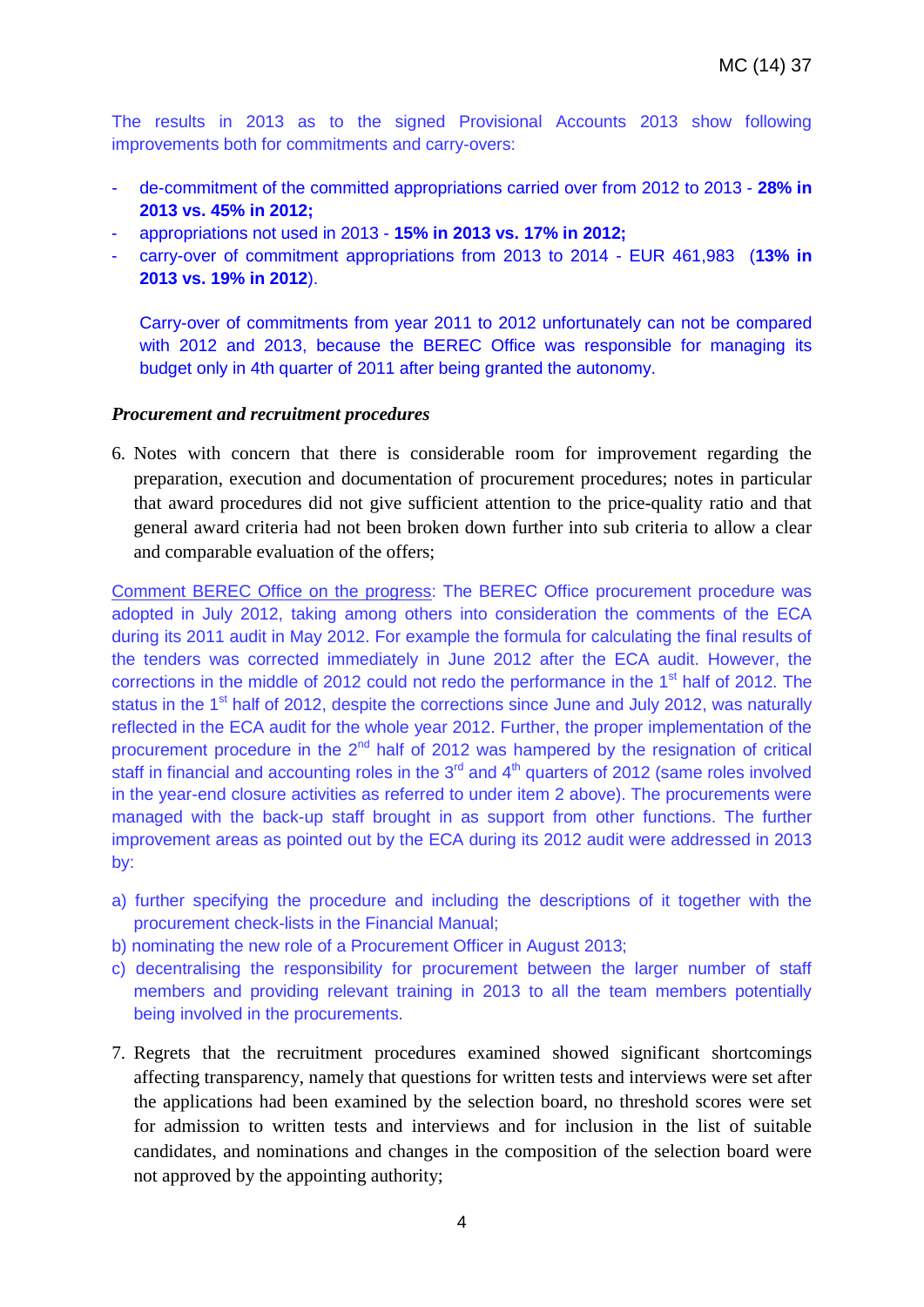Comment BEREC Office on the progress: As with the procurement, the comments of ECA during its 2011 audit in May 2012 were immediately taken into consideration (e.g. the approval by the Appointing Authority of the composition of the Selection Committee). However, the corrections since June and July 2012 could not redo the performance in the 1<sup>st</sup> half of year 2012, which was reflected in the ECA observations. As pointed out in the note of DG CONNECT, in 2013 the recruitment procedure has further been specified and strictly followed.

8. Notes with concern that while most of the Body's staff have an administrative or support function and do not travel, they have all been provided with a mobile phone with a monthly limit up to EUR 50; expresses concern that there are no controls to monitor private use;

Comment BEREC Office on the progress: the usage of the mobile phones was monitored from the moment of the distribution of the handsets to the staff members. The appropriate telecommunications policy was developed based on the principles of the ECA relevant policy. The policy was introduced in July 2013 and further updated in January 2014.

9. Regrets that the Body does not have a treasury policy; notes that as a result, at the end of 2012, all cash held by the Body (EUR 1 600 000) was held in one bank, which has a BBB credit rating;

Comment BEREC Office on the progress: the treasury policy is applicable from July 2013. The contract with the new bank was signed in July 2013. ING Belgium has A credit rating and is used by the Commission in Brussels. Since then the BEREC Office gradually moved its cash to ING. Immediately after the signature of the contract, 2013 the biggest amount (1.5MEUR) was transferred in August and the remaining amount in November 2013.

As of 31 December.2013, the BEREC Office has only EUR 1.000 left in the bank with a BBB rating (UniCredit) used in 2012 (UniCredit).

The available cash of the BEREC Office at the moment is as follows:

- approximately EUR 500.000 in ING
- approximately EUR 1.000 in UniCredit.
- 10. Calls on the Body to report on the actions taken to remedy the aforementioned outstanding issues concerning procurement and recruitment procedures by 1 September 2014;

# *Internal audit*

- 11. Deplores the fact that there are a number of outstanding issues as regards the internal controls, namely that:
- the Office has not yet implemented the Internal Control Standards on 'Objectives and performance indicators' (ICS 5), 'Process and procedures' (ICS 8), 'Document management' (ICS 11) and 'Information and Communication' (ICS 12),